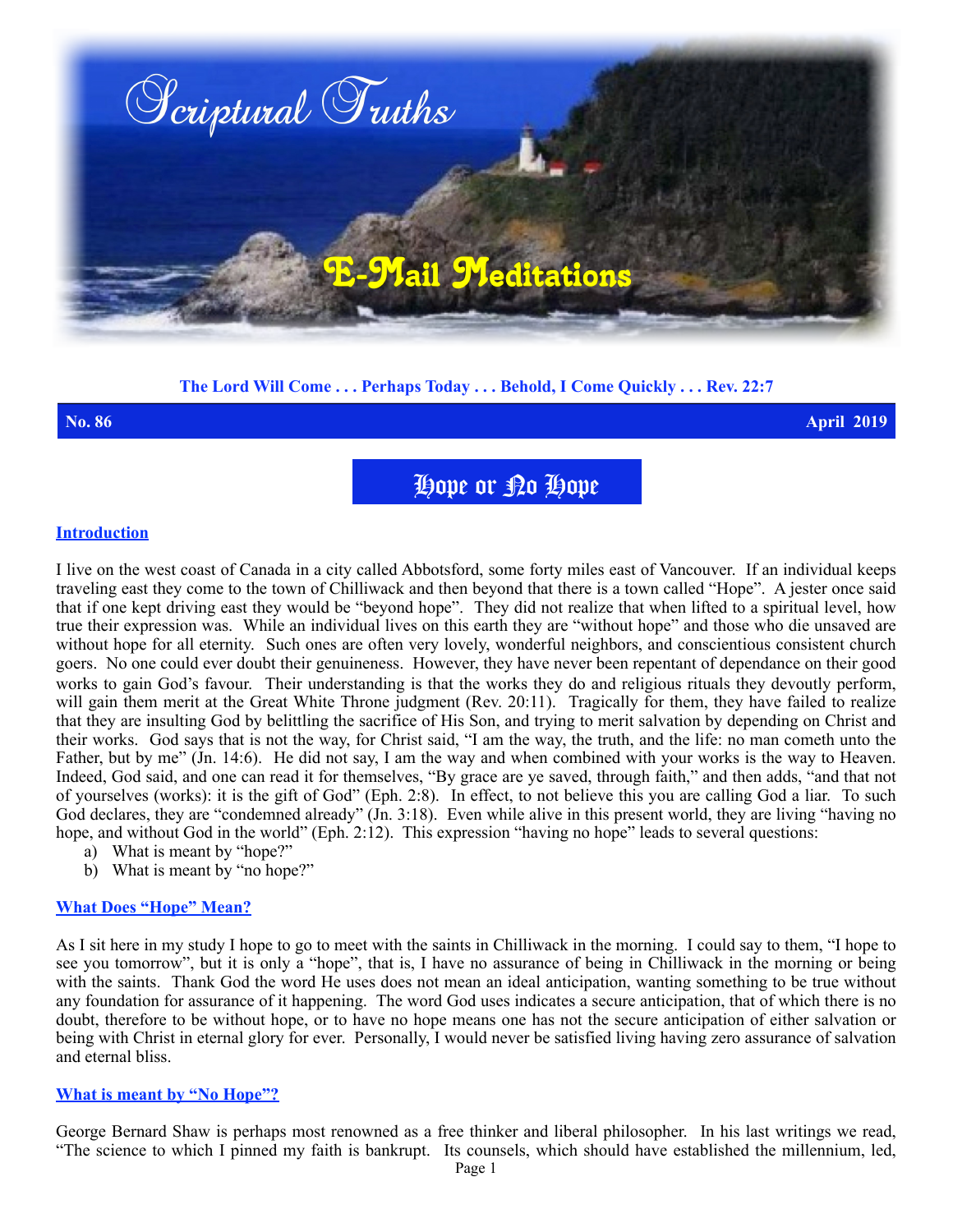instead, directly to the suicide of Europe. I believed them once. In their name I helped to destroy the faith of millions of worshippers in the temples of a thousand creeds. And now they look at me and witness the great tragedy of an atheist who has lost his faith." He was a man without hope, the blackness of his spirit cries out in his words but there is no responding words of comfort to a man with "no hope".

When writing to the saints at Ephesus and reminding them that being Gentiles, the same as we are, the holy apostle wrote, "Wherefore remember, that ye being in time past Gentiles in the flesh . . . that at that time ye were without Christ, being aliens from the commonwealth of Israel, and strangers from the covenants of promise, having no hope, and without God in the world" (Eph. 2:11-12). It is a description so dreadful that it ought to drive every saint to their knees in true intercession, and every individual depending on their own religious rituals and spiritual endeavors to tremble. No matter what church one belongs to or position in the church, if that person has never accepted Christ as the only way of salvation, God's word over them stands written, "Having no hope and without God in the world". Every breath they take is one less and draws them closer to eternal judgment. Every beat of their heart brings them closer to death, the casket and the grave. They face eternity every day, "having no hope and without God in the world". We live for a scant fleeting years and year after year, month after month, the sound reverberates like thunder through the mountains, "No hope and without God in the world". Day and night there is no rest, when watching the sports or earthly mirth, or fixation on responsibilities of life or plans for the vacationing future, the words never stop. They roll round and round in the mind giving sleepless nights and a seeking for some way to still the words of no mercy, "Having no hope and without God in the world."

a) Then there comes the realization, "If I die without hope and without God in the world" what will happen in the next world? The answer is clear, to die having no hope and without God in this present world will assuredly result in being without hope and without God in the next!! What does this mean? It means that the individual who lives "having no hope and without God in this world" will be banished from God and cast into Hell for all eternity. For all ones life they had rejected the only way of salvation, perhaps they mocked it or held it in distain because of what others had done, then for all eternity they will realize how foolish they were. The free gift of deliverance from eternal night was open and freely offered to them but they refused it, then there will be no salvation for such an one.

I have been to several funerals of those who lived having no hope and without God in the world. At one such funeral, a godless man himself going to hell, got up and said that the individual in the casket was up there playing a round of golf, having a drink in the heavenly bar. Nothing could be further from the truth. I have hear it said, "When you feel the soft breeze touch your face, that will be me", or that the individual is up there having a party with their friends who have gone before. I tell everyone that on the basis of the scripture of truth, such is not the case. While that man says such things the individual is languishing in the torments of eternal night. They are remembering the opportunities they had, the verses of scripture they knew. They perhaps will do something they never had time for on earth, they would pray to God to stop their loved ones from coming into this place of torment. Such was the case when the rich man found himself in hell and cried, "I pray thee therefore, Father, that thou wouldst send him to my father's house; for I have five brethren; that he may testify unto them, lest they also come into this place of torment" (Lk. 16:27, 28). Loved ones are only deceiving themselves by such deception for God declares the loved ones have no hope, no hope of ever seeing their loved ones again, no hope of their loved ones ever escaping the judgment of God, no hope of them ever having the Holy Spirit prompt them for to accept salvation, no hope for them of an ending of the judgment, no hope for them of a light at the end of a tunnel. In one hundred years from the moment of death they will still be in anguish, in one thousand years, when this world is no more, when there is no more time they will still languishing and gnashing their teeth and for the loved ones, no hope.

## **An individual can be assured of the "hope of eternal life"**

What a blessedness it is to know that:

- a) Never again will they feel they have to work for salvation. The work has all been done and done to God's satisfaction.
- b) Never again will they ever go to sleep wondering where they will be if this was their last night on earth. They can be assured of salvation, being with God and Christ, and dwelling in the sunshine of eternal bliss for evermore.

Only the individual themself can accept the free gift of salvation, no one can do it for them. It is a conscious decision to turn from their works on which they are depending, to completely depending on Christ alone and His eternally finished work (Jn. 19:30). From their heart they can acknowledge to God that:

- a) They are a guilty sinner (Rom. 3:23)
- b) They need deliverance from sins power and penalty
- c) They can do nothing, Christ has done it all and put their faith and trust in Christ and His work at Calvary (1 Cor. 15:3).
- d) They accept the free gift of salvation.